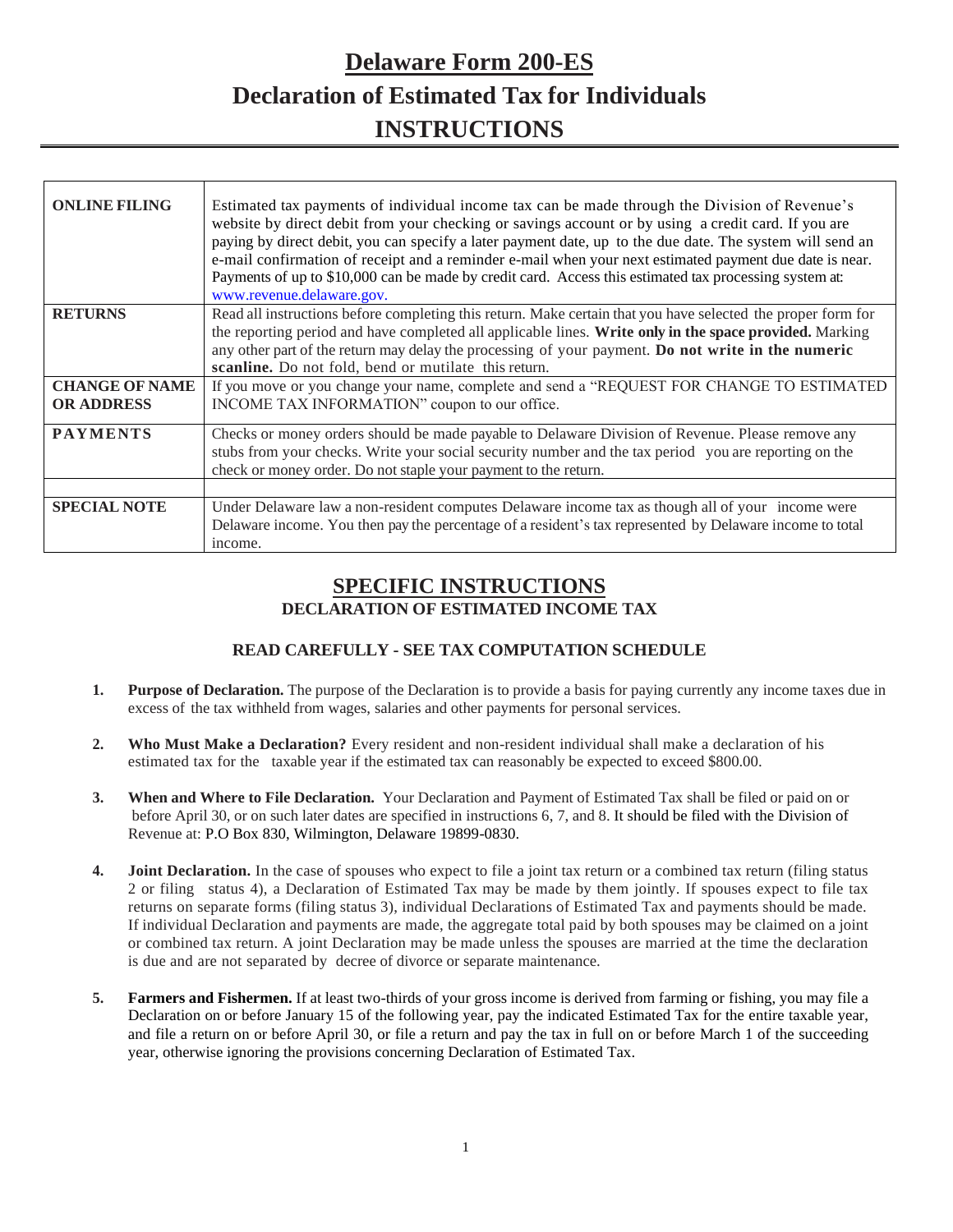## **Delaware Form 200-ES Declaration of Estimated Tax for Individuals INSTRUCTIONS**

- **6. Fiscal Year.** If you file income tax return on a fiscal year basis, your dates for filing the Declaration and payment of the Estimated Tax will be the  $30<sup>th</sup>$  day of the fourth month and the  $15<sup>th</sup>$  day of the sixth and ninth months of your current fiscal year and the  $15<sup>th</sup>$  day of the first month of the next fiscal year.
- **7. Changes in Income, Exemption(s) or Deduction(s).** (a) Even though your situation on April 30 is such that you are not required to file a Declaration at that time, your expected income, exemption(s) or deduction(s) may change so that you will be required to file a Declaration later. In such case the time for filing is as follows: June 15, if the change occurs after April 1 and before June 2; September 15 if the change occurs after June 1 and before September 2; January 15 of the following year if the change occurs after September 1. The Estimated Tax may be paid in full at the time of filing the Declaration or in equal installments on the remaining payment dates. (b) After you have filed a Declaration, if changes in income, exemption, or deductions cause a substantial increase or decrease in Estimated Tax, you should adjust Line 8 of the Tax Computation Schedule (worksheet) and enter the adjusted amount on Line 1 of each remaining Form 200-ES and forward on the required due dates. (It will no longer be required to file a Form 200-ES (amended)). The remaining should be adjusted accordingly.
- **8. Payment of Estimated Tax.** Your Estimated Tax may be paid in full with the Declaration, or in equal installments on or before April 30, June 15, September 15, and January 15 of the following year. The first installment must accompany the Declaration. The last installment must be mailed no later than January 15 of the following year.
- **9. Method of Payments.** Form 200-ES is designed to apply the overpayment credit from the preceding year, if any, against the total amount of estimated tax for the entire year by one of the following methods.

**Method 1. Full Credit.** In using this method, you must apply the full amount of credit against first and succeeding installments until fully used. Reflect the full amount of overpayment credit from preceding year on Line 9 of the Tax Computation Schedule worksheet and on Line 2 of Form 200-ES of the applicable installment. Deduct this amount of credit on Line 2 of the applicable installment form and forward the balance due to the Division of Revenue. Be sure that the amount of remittance being forwarded is entered on line 3 of Form 200-ES.

**Method 2. Quarter Installment Credits.** Reflect the full amount of overpayment from preceding year on Line 9 of the Tax Computation Schedule, divide this amount by the number of installments required to be made, and enter the amount on line 2 of each Form 200-ES. Deduct credit (line 2) from the quarterly installment and forward balance due to Division of Revenue. Be sure that amount of remittance being forwarded is entered on Line 3 of Form 200-ES.

- **10. Penalty for Failure to Pay Estimated Income Tax.** A penalty of 11/2% per month or fraction thereof may be imposed on the underpayment of any installment of estimated tax except in certain situations. The penalty does not apply if each installment is paid on time and (a) is at least 90 percent (66 2/3% for farmers and fishermen) of the amount due on the income tax return for the taxable year, or (b) 100% of the tax shown on the prior year's return, (110% if the federal adjusted gross income for the previous tax year is in excess of \$150,000 (\$75,000 if married or entered into a civil union filing separate)). Payment of estimated tax is not required if there was not tax liability for the preceding year, provided such year was a twelfth month period.
- **11. Waiver of Penalty**. The underpayment penalty may be waived if the underpayment is due to casualty, disaster or other unusual circumstances. Note, however, that these grounds will not be apparent during processing of a tax return and must be raised by the taxpayer in a request for abatement of any penalty assessed.